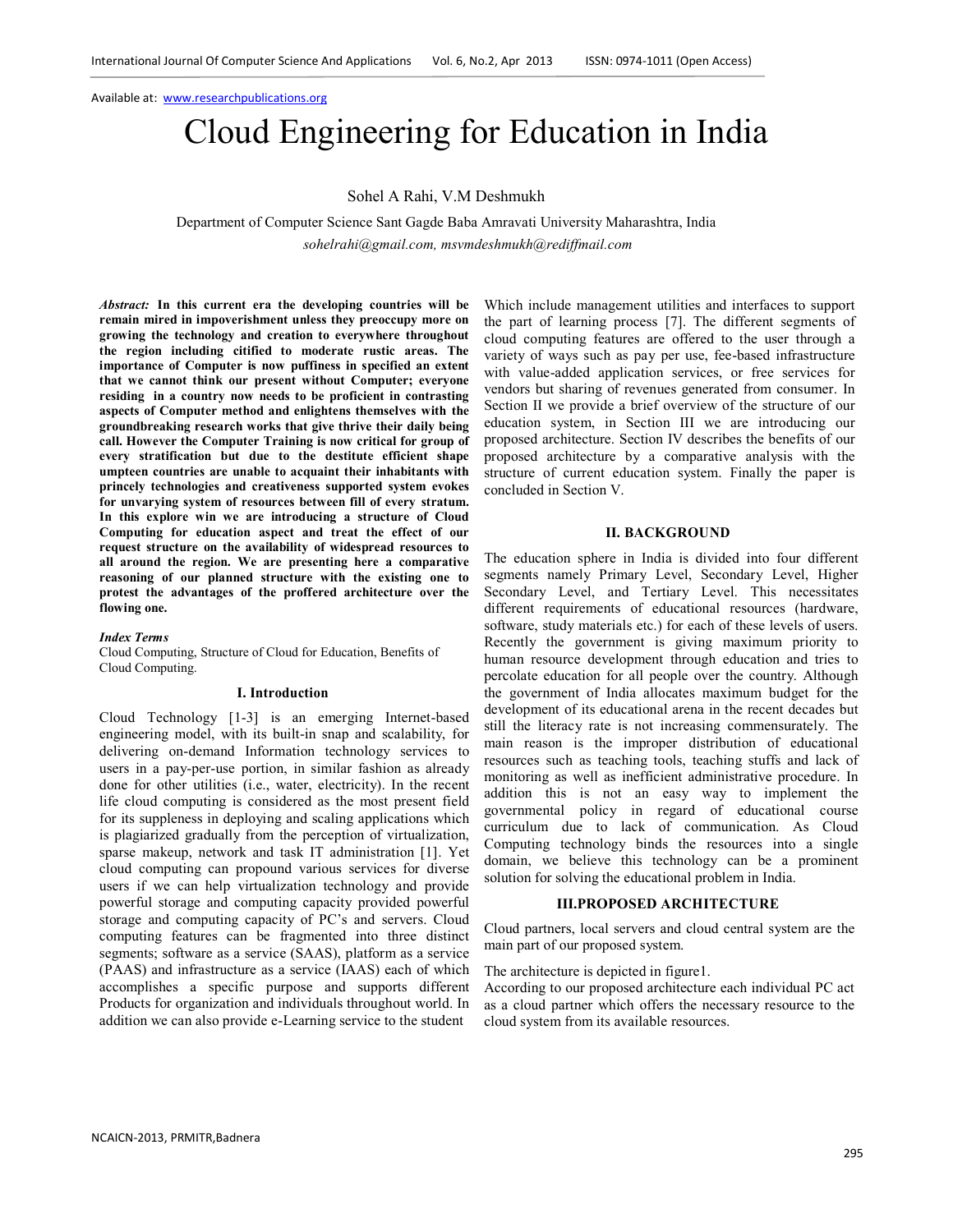

Figure-1: Cloud computing Architecture

However each of these individual PC is the property of a particular educational Institute whereas the institute owned with individual institute who monitors everything ranging from PC status to individual requests for that institute. The users associated with a particular local server submit their request to the cloud via the local server. The local server collects the entire request from the clients in its domain within a specific time period and forward those request after verification. In addition there are some providers who have the agreement with the cloud system and offers different services to the user.

#### *A. Request Initialization Procedure:*

According to our propose architecture each user terminal communicates the local server for receiving services from cloud sides. The procedure is depicted in figure 2.



Figure-2: Step of communication between User and Server

*The steps of the procedure are summarized below:*

1. First of all user request is sent to local server with necessary user identification information like user id and password.

2. The authentication module of local server verifies the user. It then sends a form with appropriate graphical user interface (GUI) according to the label of user.

3. User provides exact service specifications through the user interfaces. After receiving the exact specification from user the local server verifies the current available resources, policy to the cloud like pricing policy, encryption system and other data security etc.

4. If the user does not have an agreement to receive the requested services or if the pricing policy mismatches, local server immediately.

5. If the user agrees with the current policy it sends an acknowledgement reply message to the local server.

6. The local server send the user the requested resource as soon as it receives the resources from the cloud system.

B. Resource Monitoring Procedure

In our architecture we are providing a facility of sharing the unused resources. Thus there must be a process to identify the unused resources. The procedure of resource identification is depicted in the figure 3 with a flow diagram.

The cloud system sends a periodic salutation message to each server associated with an institute to find out the status of their respective clients. Each server replicates several copy of that salutation message and forwards each copy to the client under its domain. The server waits until it receives the Resource Information Message from all of its clients. When all the information from the client comes, the server generates a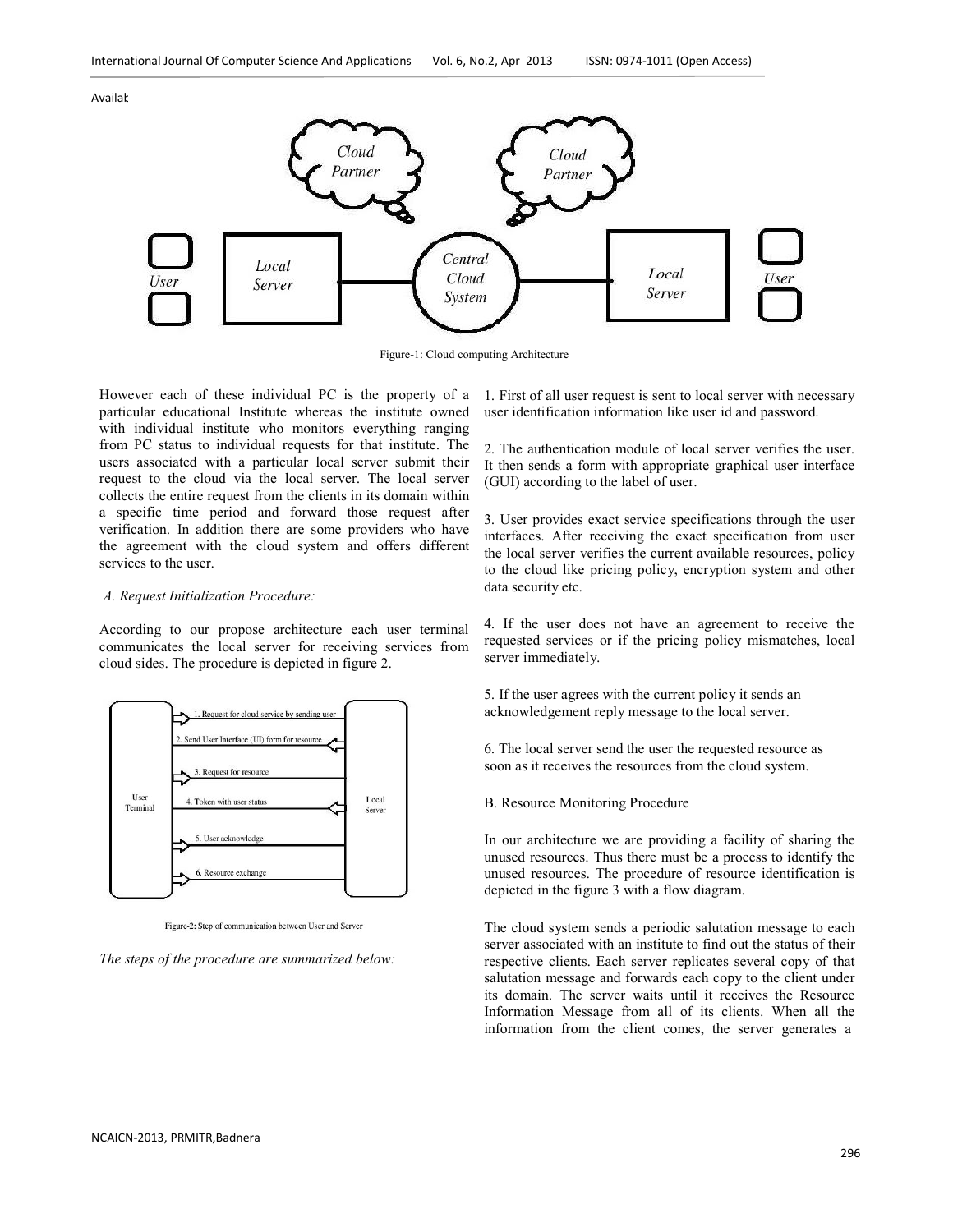recapitulate message based on the information that it collects from the client end and send back the message to the cloud system.



Figure-3: Flow Diagram of Sharing Resource Information

## *C. Resource Allocation Procedure*

The server collects the request from each client under its domain at a particular time interval. Thereafter the server summarizes the total requests by combining them according to the individual group of services. As for example if the server of an institute accepts two request from two distinct clients one with 10 GB of storage and one antivirus software and second one with 5 GB of storage along with an antivirus software and visual C++ software at a particular then it just summarizes the request with 15 GB of storage along with two Antivirus software and a visual C++ software. The cloud system as soon receiving the request from the server end it just send 15 GB of storage, images of the two antivirus software and the entire visual C++ software or the part of the software if necessary after a verification. The internal architecture of cloud central system is depicted in figure 4.



Figure-4: Cloud Central System Internal Architecture

There are two sub-layer in Architecture of Cloud Central System. The upper sub-layer performs several operations prior to offer any service such as authentication, credit verification, and control system associated with the cloud upper sub-layer to monitor the operation of the cloud system. On the other

hand the lower sub-layers basically offers four different types of services such as SAAS, PASS, IAAS or e-Learning tools as a service based on the user demands.

#### *1) The Upper Sub-layer*

Security is a massive issue in cloud system as the services are accessed over the internet. Since the individual client has the options to choose their own security methods like encryption process, cloud system has the agreement with local server to understand the security methods so that it can interpret them. It is very important to maintain the access method by identifying the types of users and services. This sub-layer defines a policy of equilibrium between User and Provider by taking several factors into consideration such as user level, latency and throughput. According to the policy the government sets different priority for different levels of users so that the user with higher priority can access the resources with lower latency. The policy also ensures the provider to run the software smoothly with maximum throughput and highest load balance. The Authentication and Credit Verification sublayer associate with the upper sub-layer checks for the validity of the local server as soon as a request for resources is come from the server end. This sub-layer also verifies the user credit information for the requested service. If it finds that the user has sufficient balances for the requested services it accept the request as a valid one and transform the request to the lower sub-layer. As soon as the lower sub-layer confirms the request from its available resource pool it adjusts the user account after deducting the amount for the requested service. There are two subsections associated with the Government Rules as Rule Based sub-layer of the architecture namely the planning and monitoring committee. The planning committee decides the prices for different types of services based on analysis and agreement with the cloud partners. It also decides how much funding needs to be allocated for individual organization. Normally several factors are considered when it allocates a specific amount of budget for a particular institute such as the level of education, student number, student quality, area of study and progression of that institute. Furthermore it can enhance the budget if it finds that the user is demanding more resources continuously through their submitted comments. The corruption monitoring committee monitors the daily proceedings of every institute. In addition it also observes the objections come from the user end. There are several types of objections that can be come from the user end such as the improper resource distribution, shortage of resources, inappropriate software or unmatched software etc. So the corruption committee is responsible for taking necessary initiatives to sort out the problem associated with the user end. The committee has also the power to take any action against the authority of the institute involving in corruptions.

#### *2) The Lower Sub-layer*

The lower part of the architecture gives access to the particular resources requested by the user. The Service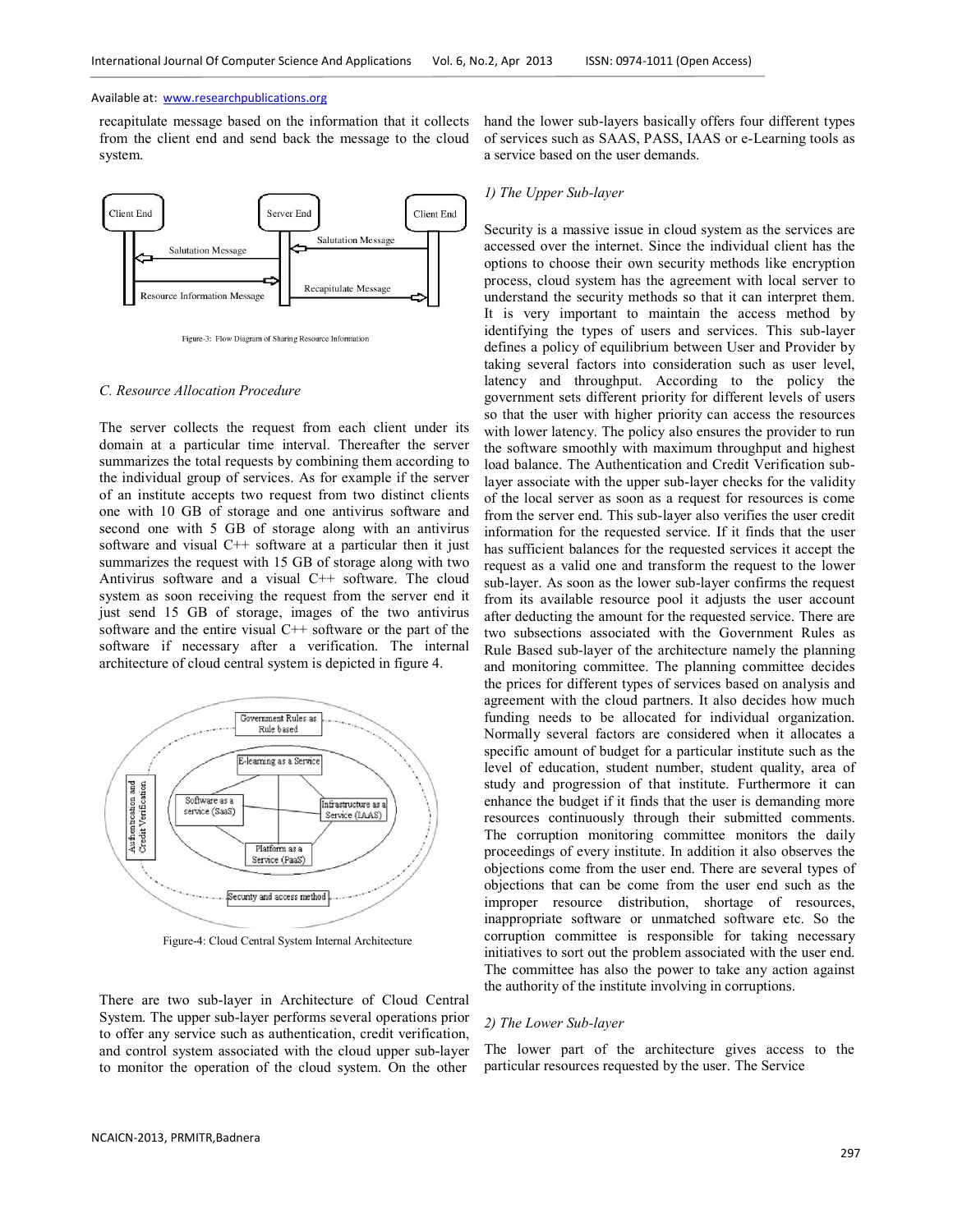Identification Panel associating with the lower layer identifies the particular service requested by each individual user. The cloud client-vendor-partner instrumental panel creates an interaction between the operations performed in the front-end and backend [9]. However, since the vendors cannot operate autonomously without the help of their partners so instrumental panel's responsibility is to create interaction between cloud partners with the cloud vendors and clients [10]. The layer contains an Operational Panel, whose task is to monitoring the circumstances, handling the PCs and managing images. This panel contains a script based tools for constructing, configuring, monitoring, controlling and maintaining the clusters. This tool is known as Extreme Administrator Toolkit (xCAT). Each request arrives from the server ends in the form of bare-metal image format is first loaded on xCAT and then process by virtual cloud system. However it is possible that the desired image that is already loaded in its xCAT system cannot be found in any available real or virtual server. In such case it looks for any available server that fulfils the specifications depicted in that image and the xCAT system vigorously load that image. The implementation panel associated with the lower layer provides a distinct platform for the execution of the virtual software. It also ensures the deployment of the total virtual software or part of the software package effectively without installation on the operation surface. The exhibition panel supervises the instances of virtual exhibit and agglomerates the desktop windows. Since the execution of the software ensues the decentralized procedure on different physical or virtual machines so this panel ensures that users can interact with the presentation window of those de-centrally executed software.

# **IV. COMPARATIVE ANALYSIS OF PROPOSED CLOUD SYSTEM WITH THE EXISTING SYSTEM**

## *A. Data Portability*

Data portability is very important in educational sectors. Student does several projects and research works on diverse fields. Moreover they collect several materials associated with their study like lecture, slides and various supplementary documents. However, today security is a very big concern for everybody residing in a country. Hard drive failure is an ineluctable phenomenon in the contemporary endeavor. Most of the time the task done by the students destroy due to the computer virus attack, hardware failure or inefficient management of PC. Hence it is very hard to provide the expensive security related experienced Lab administrators to take care of PCs efficiently on regular basis. In addition, since the lab PCs are open for all so some students coarsely handle the computer which results deletion of some important files. In the current system there is no concept of Backup storage. Therefore we are encountering some serious threats in the education sector [11]. Many research shows that on average a unit data loss occurrence yields an institute or organization \$4,900, the majority of which is considered as lost productivity. Although hard drive manufacturers assert less

than a 1% failure rate, recent research by computer scientists at Carnegie Mellon University found that a 2%-4% failure rate is more widespread and under certain circumstances the failure rate tends to about 13% [12]. In addition, the cloud provides the users an unprecedented level of scaling without compromising on the performance and with a minimum service charge. This will definitely feel the students more relax and help our country economically as well from the loss due to the storage.

# *B. Overseeing and Reporting*

The current education system has some serious drawbacks in case of overseeing and reporting. According to the survey performed by the Indian Human Resource Department a significant inconsistency subsists which engender corruption in our country's basic education system [13]. Some of the teachers are not well qualified since there is no transparency in teacher's intake. Furthermore although government provides each institute a reasonable amount of fund for buying new and updated PCs but due to the upper level corruption the students are depriving from getting finesse resources for their study. In addition some organizations enforce the students to pay illegitimate fees for admission into schools, purchasing of books, sporting events, promotion to higher classes, entertainment purposes etc. We find that since there is no way of monitoring these things centrally so we are confronting those problems. However in our proposed system there is a monitoring committee that is an integral part of the Government Rules as Rule Based. The committee observes the overall circumstances of each educational section. Any user can send any complain as well as any valuable suggestion into the cloud. All complain will be monitored and instant action will be taken.

# *C. Economic Feasibility*

Due to large population of Country the government can serve only few computers to each institute which is approximately 5 per 100 people [14]. Moreover the survey performed by the Human Resource Development of India shows that the government can provide computer only 35% school out of its total school [16]. However the fulfillment of software requirement is even more severe than hardware fulfillment. Since the Government cannot afford the high price software for each institute therefore the use of pirated software is increasing day by day. It is often observed that the pirated software has lots of problems and does not give the exact performance what the legitimate one does. In addition the vendors are also depriving from getting there revenue due to the increasing use of pirated version of software. Since the current system does not have any concept of resource sharing so the government cannot fulfill individual demand by supplying unique resource for each of them due to the low economic condition of the country. According to our survey we find that most of the institutes do not use their PCs for the 40% of the total working hour on an average. In our proposed